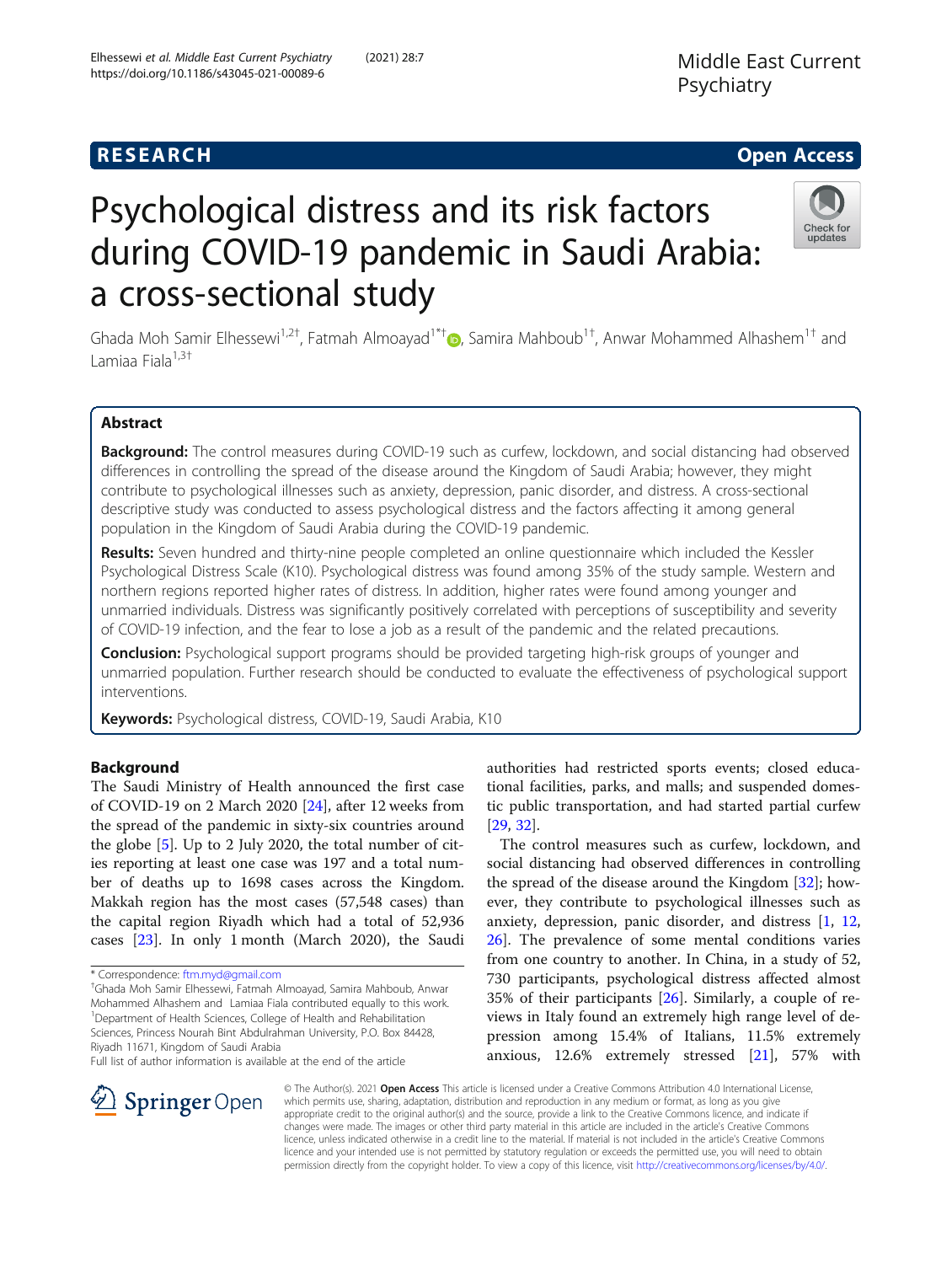sleeping problems, and 41.8% suffers from high distress [[10\]](#page-6-0). In previous studies, women, elderly, and young are more vulnerable to develop stress and suffer from posttraumatic syndrome after pandemics [\[21,](#page-6-0) [26,](#page-6-0) [28](#page-6-0)], and it is reported that excessive exposure to news, social media, and TV influences by exuberating stress [\[1](#page-6-0), [26](#page-6-0)]. The psychological effect of COVID-19 has been also reported in Saudi Arabia. Different ranges of distress were reported among 40% of the general Saudi population as a result of COVID-19 as reported by Al-Hanawi et al. [[2\]](#page-6-0). Moreover, Alkhamees et al. [[3\]](#page-6-0) reported moderate to severe psychological impact among 23.6% of the Saudi general public. Both previously mentioned studies found higher rates among females, young people, and health practitioners [\[2,](#page-6-0) [3\]](#page-6-0). While literature established the psychological impact of the pandemic on Saudi population, there was limited discussion of the factors influencing it. Yet, Alkhamees et al. [[3\]](#page-6-0) found that commitment to infection control preventive measures is negatively significantly associated with stress and anxiety levels. The psychological distress is a reaction to a stressor that can cause timely or permanent dysfunction [[27](#page-6-0)]. Its combined symptoms such as depression, anxiety, difficulty to sleep, and lethargy, and all may vary from person to person [[17](#page-6-0)]. The person may experience coping difficulty, fluctuations of emotions, and feeling irritable, mostly [[27\]](#page-6-0).

The Saudi authorities noted the rise of psychological disorder and several health messages and guidelines distributed to the public. For example, Saudi CDC [\[11\]](#page-6-0) provided a preventive guide for mental and social health focused on prevention and stress and fear management during the pandemic. They targeted the general population and how to take care of children and the elderly as well as tips for healthcare providers and managers of health facilities. The National Centre for Mental Health Promotion [[25](#page-6-0)] promoted free call counseling center with mental health specialist for help during the pandemic as well as provided some health messages on psychological tips during lockdown such as how to increase resilience and to deal with loneliness and isolation especially with elderly and with special need family members. Some hospitals act by educating the public about mental health, such as King Faisal Specialist Hospital and Research Center had provided social media messages on how to manage stress and anxiety during the pandemic [[16](#page-6-0)].

The aim of this study was to explore the psychological distress and the factors affecting it among residents of Saudi Arabia during the pandemic COVID-19. By understanding the current situation of psychological distress in Saudi Arabia, the health practitioner can develop rapid protection and intervention programs that enhance mental health, especially among the distressed population.

## **Methods**

## Design of the study

This is a cross-sectional descriptive study to assess psychological distress and the factors affecting it among general population in the Kingdom of Saudi Arabia (KSA) during the COVID-19 pandemic. Data was compiled during June 2020.

#### Participants of the study

The study population included those of 18 years and older, of any nationality, and are present inside KSA during the pandemic. Non-probability, convenient sampling technique was used to recruit the participants. The research questionnaire was available through Microsoft forms and distributed via social media in both Arabic and English languages. With a confidence level of 99% and total population in KSA of 25.8 million [[13](#page-6-0)], the sample size was 666 participants, calculated using the sample size calculator the Survey System [[30\]](#page-6-0). The questionnaire was completed by 760 participants of which 739 met the inclusion criteria.

## Research instrument

The research tool used for this research consisted of 37 questions distributed into 3 sections as follows:

Section 1: consisted of 8 questions which covered the sociodemographic characteristics of the participants including age, gender, income, education, marital status, employment status, region of residence, and housing condition.

Section 2: Kessler Psychological Distress Scale (K10) was used to assess the psychological distress among the participants [[14\]](#page-6-0). The K10 scale included 10 questions which measure emotional distress by assessing anxiety and depressive symptoms and has been recommended for use among the general population. It uses a 5-point scale ranging from "None of the time" which is assigned a score of 1 to "All of the time" which is assigned a score of 5. The maximum total score is 50, and the minimum is 10, and the results indicate the likelihood of the mental health as follows: well < 20, have a mild mental disorder 20–24, have moderate mental disorder 25–29, and have a severe mental disorder  $\geq$  30 [[4](#page-6-0)]. Section 3: targeted factors related to COVID-19 pandemic that may influence the psychological status. It included four questions to assess perceived threat of COVID-19, five questions for the perceived seriousness of the COVID-19 infection, four questions for the commitment to precautionary measures, and four questions assessing the perception of effectiveness of those precautionary measures. Finally, participants were asked about their fear of losing their jobs as a result of the pandemic lockdown, the feasibility of staying home and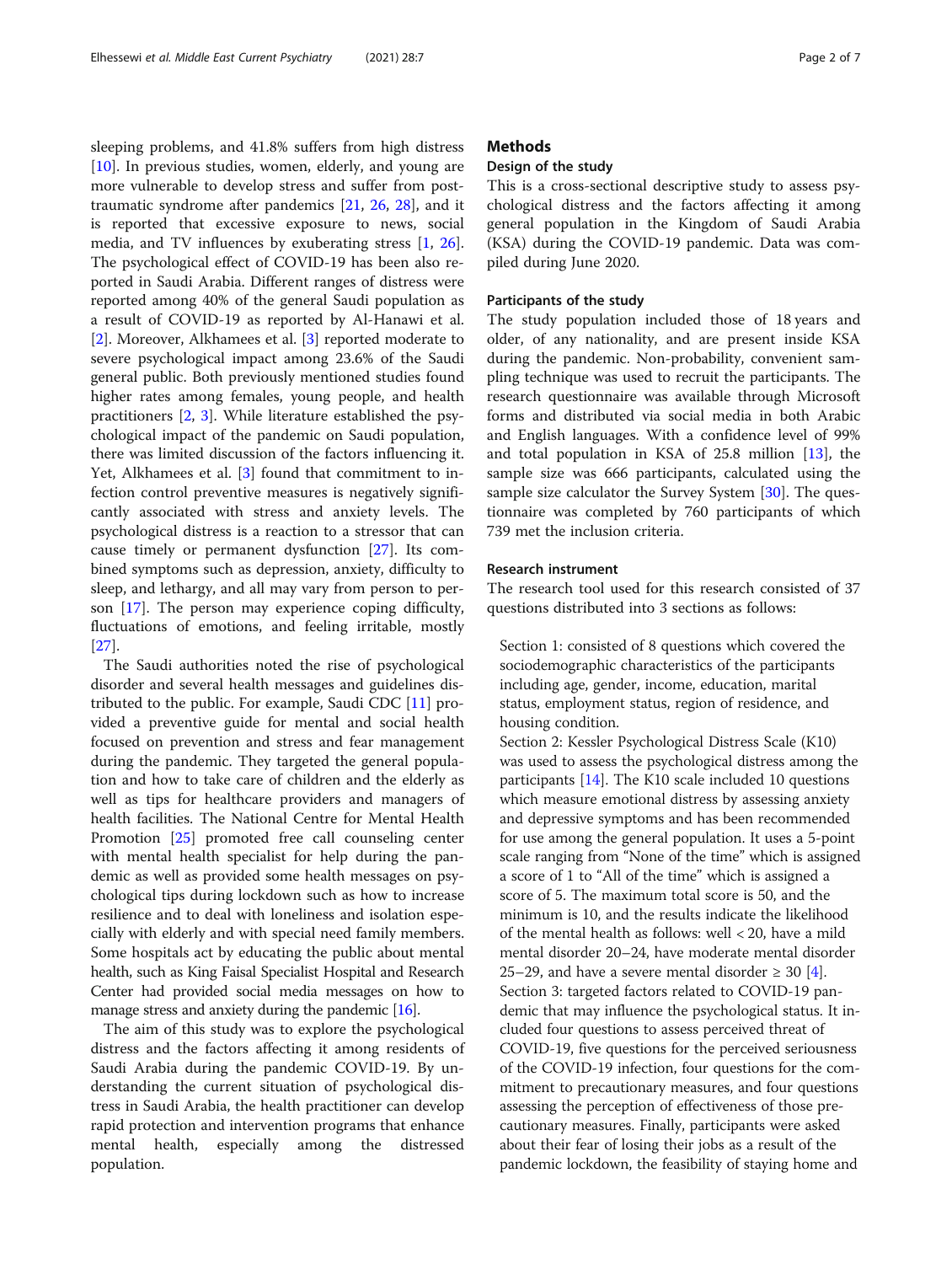not going out unless necessary, and the feasibility of avoiding social gatherings with family and friends. This section was assessed using a 5-point Likert scale ranging from "strongly agree" which was assigned a score of five to "strongly disagree" which was assigned a score of one.

### Validity and reliability

The tool used for this research was developed after extensive review of the literature. K10 tool which was used to assess psychological distress is a valid and reliable tool that has been used in different contexts  $[8, 31]$  $[8, 31]$  $[8, 31]$  $[8, 31]$ . The tool was translated to Arabic using forward-backward technique and displayed to participants in both Arabic and English. Reliability test was done using Cronbach's α test which resulted in  $\alpha$  =0.89 for the Arabic translation of K10. Validity was tested for all questions and was all significantly correlated with the overall score  $r > 0.5$ . Reliability test for the influencing factors scored as follows: perceived threat  $\alpha = 0.7$ , for perceived seriousness  $\alpha =$ 0.8, for precautionary measures  $\alpha = 0.7$ , and for the perception of effectiveness of preventive measures  $\alpha = 0.7$ .

#### Data analysis

Data was analyzed using the statistical software (JMP version 14.2). Frequency tables were used for descriptive data. Associations between categorical variables were done using the Chi-square test. Correlation between scale variables was assessed using Pearson correlation coefficient test. Multiple linear regression was performed to predict K10 score among the studied sample. Statistical significance was set at  $p \leq 0.05$  and high significance at  $p < 0.01$ .

#### Results

The sociodemographic characteristics of the study population are presented in Table 1. More than half of the sample were females (68%), and nearly one fourth were young adults aged less than 35 years old. The participants in this study had a good educational level as 82% had at least a college degree, and most of them were married (76%). Regarding working status, 58% were working, and 15% were retired. More than half of the participants were from the Central Region of KSA (62%), one fourth from the Western Region, and those from other regions were about 14% of the whole sample.

The overall prevalence of psychological distress of different degrees was 35% ( $n = 260$ ), and only about 65% ( $n = 160$ = 479) were likely to be well. The highest prevalence of those who were likely to be well were living in the Eastern Region (66.6%,  $n = 34$ ) and the Central Region (67.39%,  $n = 312$ ), while the lowest prevalence was in the Northern region (only 45%,  $n = 9$ ). Regarding prevalence of different degrees of psychological disorders, Table 1 Sociodemographic characteristics of the study sample  $(n = 739)$ 

| Sociodemographic characteristics   | N   | %    |
|------------------------------------|-----|------|
| Sex                                |     |      |
| Female                             | 507 | 68.8 |
| Male                               | 230 | 31.2 |
| Age (years)                        |     |      |
| 19 to 35 years                     | 211 | 28.7 |
| 36 to 50 years                     | 307 | 41.8 |
| More than 50 years                 | 217 | 29.5 |
| <b>Marital status</b>              |     |      |
| Married                            | 563 | 76.2 |
| Not married                        | 176 | 23.8 |
| <b>Education</b>                   |     |      |
| Less than college degree           | 129 | 17.5 |
| College degree or postgraduate     | 610 | 82.5 |
| <b>Working status</b>              |     |      |
| Working                            | 435 | 58.9 |
| Not working                        | 186 | 25.2 |
| Retired                            | 118 | 15.9 |
| <b>Residence in KSA</b>            |     |      |
| East                               | 51  | 6.9  |
| Central                            | 463 | 62.7 |
| North                              | 20  | 2.7  |
| South                              | 32  | 4.3  |
| West                               | 173 | 23.4 |
| <b>Nationality</b>                 |     |      |
| Saudi                              | 649 | 87.2 |
| Non-Saudi                          | 90  | 12.8 |
| Income (SR <sup>a</sup> per month) |     |      |
| Less than 8000                     | 232 | 31.4 |
| 8000-16,000                        | 251 | 33.9 |
| More than 16,000                   | 256 | 34.7 |

Saudi riyal

Northern Region demonstrated the highest prevalence of mild disorder (30%,  $n = 6$ ), and one fifth ( $n = 7$ ) of those living in the Southern Region suffered from moderate disorder. The overall prevalence of severe disorder was 8% ( $n = 60$ ) where the Western and the Northern Regions had the highest prevalence of 10% each ( $n = 18, 2$ ) respectively).

During the past month, nearly 40% of the participants felt nervous ( $n = 298$ ) and restless ( $n = 288$ ) and about 30% felt that everything was an effort ( $n = 230$ ). About one fifth of the studied population felt depressed and so sad that nothing could cheer them up at least sometimes in the past month  $(n = 177)$ .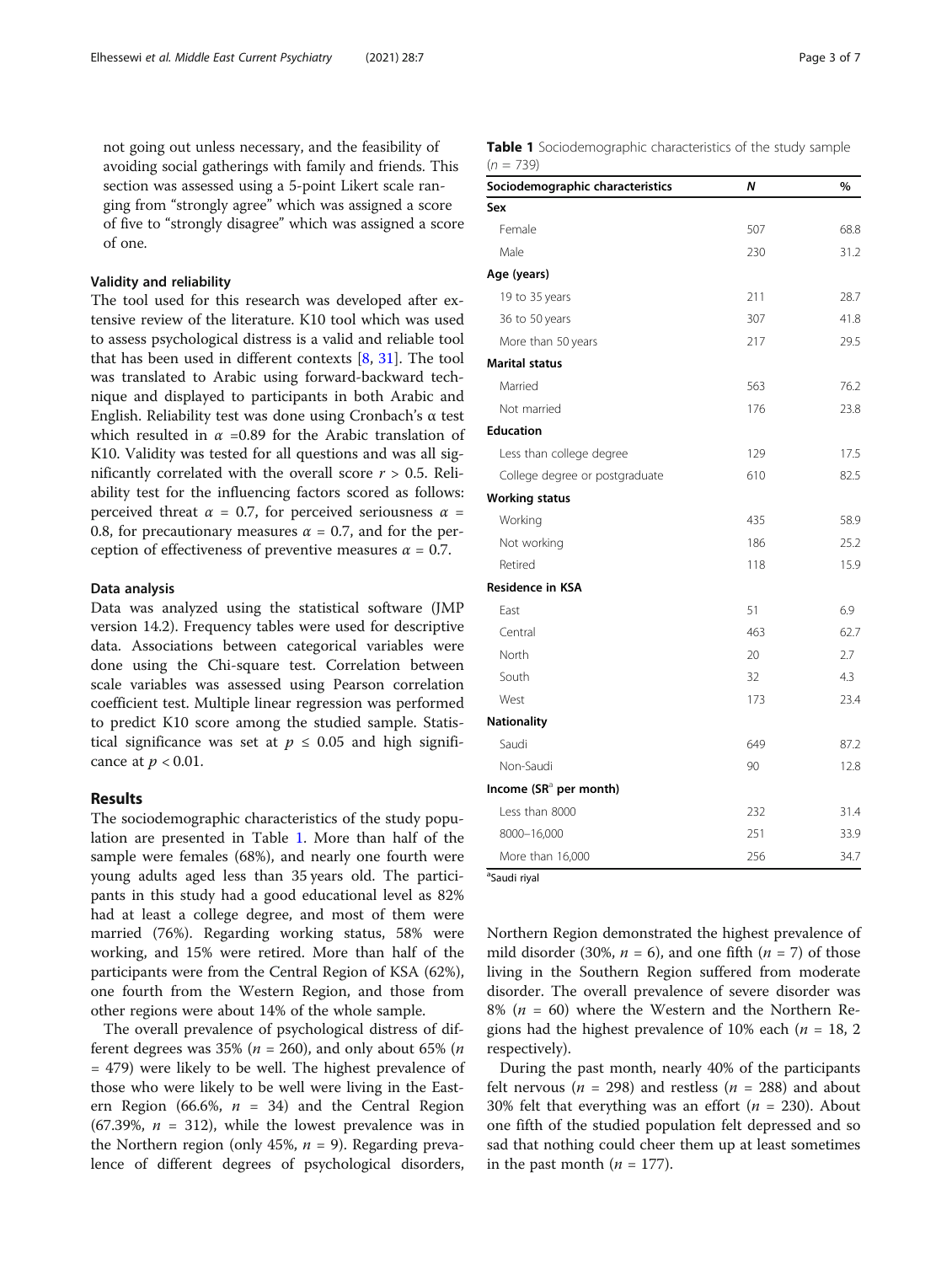Table 2 illustrates the association between psychological distress and social factors among the population living in KSA. Older age groups demonstrated better psychological status. Those who were more than 50 years old had a significant higher prevalence of normal psychological status compared to younger age groups of 36 to 50 years and those of less than 36 years (76%, 63%, and 55% respectively,  $p < 0.01$ ). Those who were 19 to 35 years old had a significantly higher prevalence of severe psychological disorder than older groups (12% vs 8% and 2% respectively). There was also a significant association between being unmarried and having psychological distress. Those who were unmarried had a significantly higher prevalence of severe psychological disorder than married (13% vs 6%,  $p<0.01$ ).

No significant association was found between psychological status and all of the following social factors: nationality, gender, income, working status, and being a health care worker ( $p > 0.05$ ).

Table [3](#page-4-0) demonstrates the correlation between K10 score of the psychological distress and factors related to the COVID-19 pandemic among the population living in KSA. It was found that there was a positive significant correlation between the K10 score of psychological distress and the scores of perceived seriousness of the disease, perceived threat of the COVID-19 infection, fear of losing job because of reasons related to the pandemic, and difficulty of staying home and not going out unless necessary. ( $p < 0.01$  for all of them except difficulty of staying home that had  $p < 0.05$ .) There was also a highly significant negative correlation between K10 score of psychological distress and the scores of feasibility of avoiding social gathering, commitment to all preventive measures, and the perception of effectiveness of theses preventive measures ( $p < 0.01$ ).

All the nine factors that showed significant association with psychological distress were entered a regression model to predict psychological distress among

Table 2 Association between psychological distress and social factors among the population living in KSA

| <b>Social factors</b>          | <b>Psychological status</b> |               |                   |                 |                       |  |
|--------------------------------|-----------------------------|---------------|-------------------|-----------------|-----------------------|--|
|                                | Likely to be well           | Mild disorder | Moderate disorder | Severe disorder | value                 |  |
| Age                            |                             |               |                   |                 |                       |  |
| 19-35 years                    | 117 (55.45%)                | 40 (18.96%)   | 27 (12.80%)       | 27 (12.80%)     | $0.0001$ <sup>+</sup> |  |
| 36-50 years                    | 196 (63.84%)                | 49 (15.96%)   | 35 (11.40%)       | 27 (8.79%)      |                       |  |
| More than 50 years             | 165 (76.04%)                | 33 (15.21%)   | 13 (5.99%)        | 6 (2.76%)       |                       |  |
| <b>Nationality</b>             |                             |               |                   |                 |                       |  |
| Saudi                          | 421 (64.87%)                | 105 (16.18%)  | 70 (10.79%)       | 53 (8.17%)      | 0.3                   |  |
| Non-Saudi, Arabic speakers     | 49 (62.03%)                 | 17 (21.52%)   | 6 (7.59%)         | 7 (8.86%)       |                       |  |
| Non-Saudi, non-Arabic speakers | 9 (81.82%)                  | 2 (18.18%)    | $0(0\%)$          | $0(0\%)$        |                       |  |
| <b>Marital status</b>          |                             |               |                   |                 |                       |  |
| Unmarried                      | 97 (55.11%)                 | 34 (19.32%)   | 21 (11.93%)       | 24 (13.64%)     | $0.003+$              |  |
| Married                        | 382 (67.85%)                | 90 (15.99%)   | 55 (9.77%)        | 36 (6.39%)      |                       |  |
| Gender                         |                             |               |                   |                 |                       |  |
| Female                         | 319 (62.92%)                | 86 (16.96%)   | 62 (12.23%)       | 40 (7.89%)      | 0.08                  |  |
| Male                           | 158 (68.70%)                | 38 (16.52%)   | 14 (6.09%)        | 20 (8.70%)      |                       |  |
| Income $(SRa$ [per month)      |                             |               |                   |                 |                       |  |
| Less than 8000                 | 147 (63.36%)                | 37 (15.95%)   | 27 (11.64%)       | 21 (9.05%)      | 0.4                   |  |
| 8000-16,000                    | 153 (60.96%)                | 49 (19.52%)   | 27 (10.76%)       | 22 (8.76%)      |                       |  |
| More than 16,000               | 179 (69.92%)                | 38 (14.84%)   | 22 (8.59%)        | 17 (6.64%)      |                       |  |
| <b>Working status</b>          |                             |               |                   |                 |                       |  |
| Not working or retired         | 199 (65.46%)                | 49 (16.12%)   | 33 (10.86%)       | 23 (7.57%)      | 0.9                   |  |
| Working                        | 280 (64.37%)                | 75 (17.24%)   | 43 (9.89%)        | 37 (8.51%)      |                       |  |
| Being a health care worker     |                             |               |                   |                 |                       |  |
| No                             | 412 (66.03%)                | 102 (16.35%)  | 63 (10.10%)       | 47 (7.53%)      | 0.3                   |  |
| Yes                            | 67 (58.26%)                 | 22 (19.13%)   | 13 (11.30%)       | 13 (11.30%)     |                       |  |

 $*$ *p* < 0.05

 $\sigma$   $< 0.01$ 

Saudi riyal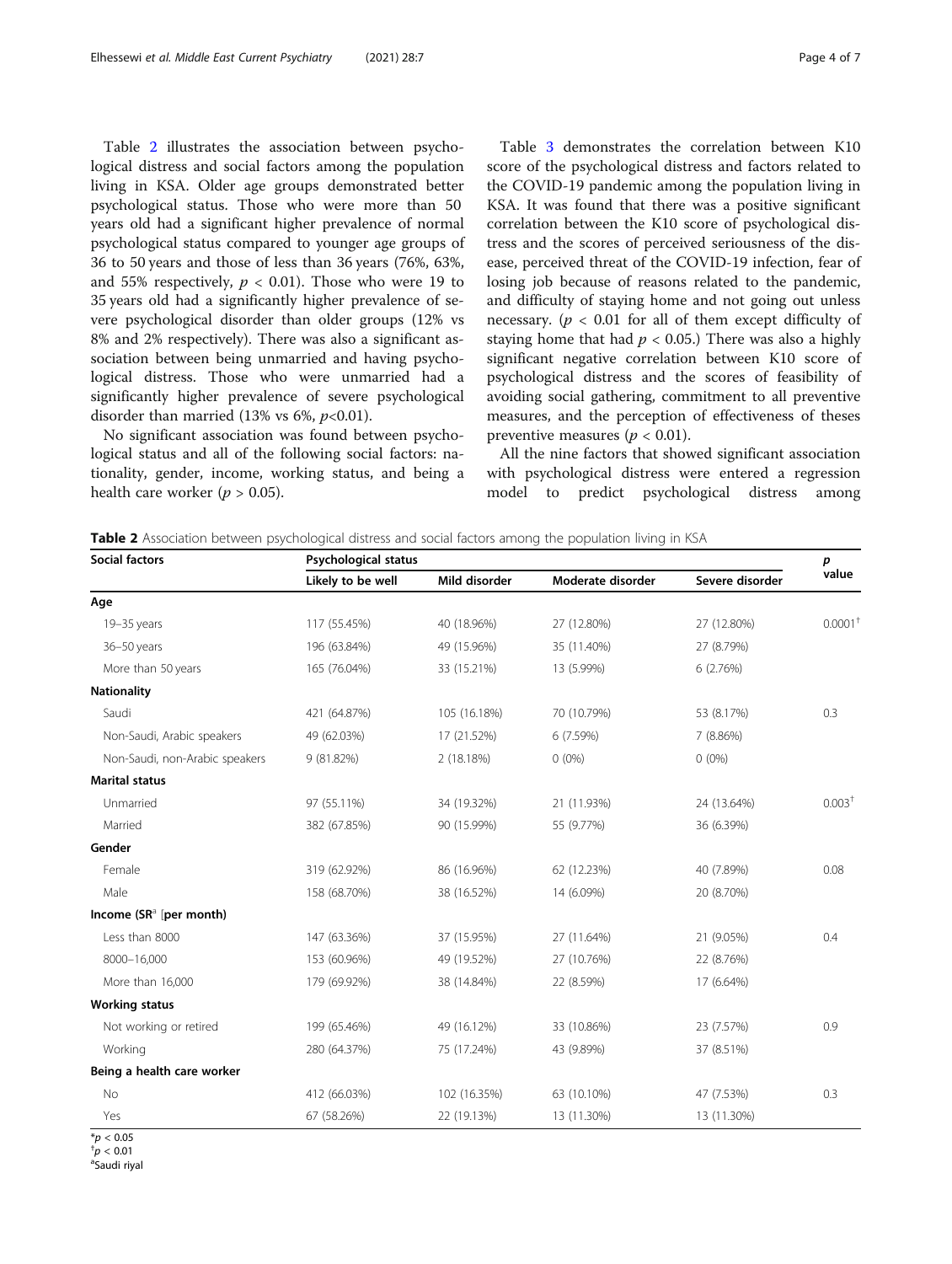<span id="page-4-0"></span>Table 3 Correlation between K10 score of psychological distress and factors related to COVID-19 pandemic among the population living in KSA

| <b>Factors</b>                                                       | K <sub>10</sub><br>score |
|----------------------------------------------------------------------|--------------------------|
| Perceived seriousness of the disease                                 | $r = 0.14^{\dagger}$     |
| Perceived threat of infection                                        | $r = 0.13^{+}$           |
| Fear of losing job because of reasons related to the<br>pandemic     | $r = 0.18^{+}$           |
| Difficulty of staying home and not going out unless<br>necessary     | $r = 0.10*$              |
| Feasibility of avoiding social gatherings with family and<br>friends | $r = -0.11^+$            |
| Commitment to all preventive measures                                | $r = -0.14^{\dagger}$    |
| Perception of effectiveness of preventive measures                   | $r = -0.17$ <sup>+</sup> |
| $*_{n}$ $\geq$ 0.05                                                  |                          |

 $*_{p}$  < 0.05<br> $*_{p}$  < 0.01

population in KSA (Table 4). It was found that five factors can successfully predict the psychological disorder. These factors are age, perceived seriousness of the disease, perception of effectiveness of precautionary measures, fear of losing job because of reasons related to the pandemic, and difficulty of staying home and not going out unless necessary ( $P < 0.001$  for all of them and for the whole model).

## **Discussion**

The results have revealed that more than one third the study population suffer different degrees of psychological distress, and around two thirds were likely to be well. Psychological distress was significantly higher among younger age groups and unmarried individuals. There was also a significant positive correlation between psychological distress and perceptions of susceptibility and severity, and the fear to lose a job as a result of the pandemic and the related precautions.

K10 tool, which was used to assess psychological distress in the current study, is expected to find psychological distress in around 13% of general population and in 25% clinical setting  $([4];$  $([4];$  $([4];$  Ronald C  $[14]$  $[14]$ ). However, in this study, 35% of the people have scored 20 or more which reflects a degree of distress. While these results are higher than what is usually expected in general population, it is not surprising as psychological health is known to be affected by pandemics [\[9](#page-6-0)]. Moccia et al. [[22\]](#page-6-0) used the same tool to assess the psychological health burden of the pandemic in Italy and found that distress is recorded in 38% of their study sample. In Saudi Arabia, a study was conducted by Alkhamees et al. [[3\]](#page-6-0) during an early stage of the pandemic to assess its psychological impact. The study reported that nearly quarter of the study sample suffered moderate to severe psychological impact because of the pandemic. The increase in numbers found in the current study which is conducted at a later stage of the pandemic is expected as suggested by Bonanno et al. [[7\]](#page-6-0) who studied the longitudinal psychological effect of SARS epidemic in Hong Kong. Additionally, Al-Hanawi et al. [[2\]](#page-6-0), who conducted a study during the month of May indicated that 40% of the general public in Saudi Arabia suffer from psychological distress caused by COVID-19. Thus, as COVID-19 lasts, more people are expected to be affected by its psychological impact, and more efforts are needed for psychological support.

A closer look into the results reveals that severe distress existed in 8.1% of the sample. This is in line with the findings of Al-Hanawi et al. [[2\]](#page-6-0) who reported severe distress in 7% of their study sample, while even higher rates were reported by Alkhamees et al. [\[3](#page-6-0)] as symptoms of severe stress were found in 13.7%, symptoms of severe anxiety in 13.9%, and symptoms of severe depression in 16.4%. Moreover, moderate psychological distress was found in 10.3% of the study sample which although it

|  |  |  |  |  |  | Table 4 Multiple linear regression predicting psychological distress among the studied sample |
|--|--|--|--|--|--|-----------------------------------------------------------------------------------------------|
|--|--|--|--|--|--|-----------------------------------------------------------------------------------------------|

| Term                                                              | <b>Estimate</b> | Std error | t ratio | Prob $>  t $ |
|-------------------------------------------------------------------|-----------------|-----------|---------|--------------|
| Intercept                                                         | 25.091142       | 2.8948    | 8.67    | $<.0001*$    |
| Age                                                               | $-0.124101$     | 0.021613  | $-5.74$ | $<.0001*$    |
| Marital status [unmarried]                                        | 0.351404        | 0.319698  | 1.10    | 0.2721       |
| Perceived threat of infection                                     | 0.0577026       | 0.089452  | 0.65    | 0.5191       |
| Perceived seriousness of the disease                              | 0.2796199       | 0.071428  | 3.91    | $<.0001*$    |
| Perception of effectiveness of preventive measures                | $-0.29369$      | 0.09266   | $-3.17$ | $0.0016*$    |
| Fear of losing job because of reasons related to the pandemic     | 0.7454765       | 0.227063  | 3.28    | $0.0011*$    |
| Difficulty of staying home and not going out unless necessary     | 0.5926451       | 0.214181  | 2.77    | $0.0058*$    |
| Commitment to preventive measures                                 | $-0.189432$     | 0.157251  | $-1.20$ | 0.2287       |
| Feasibility of avoiding social gatherings with family and friends | $-0.26727$      | 0.38231   | $-0.70$ | 0.4847       |

Dependent variable: psychological distress

 $*P < 0.01$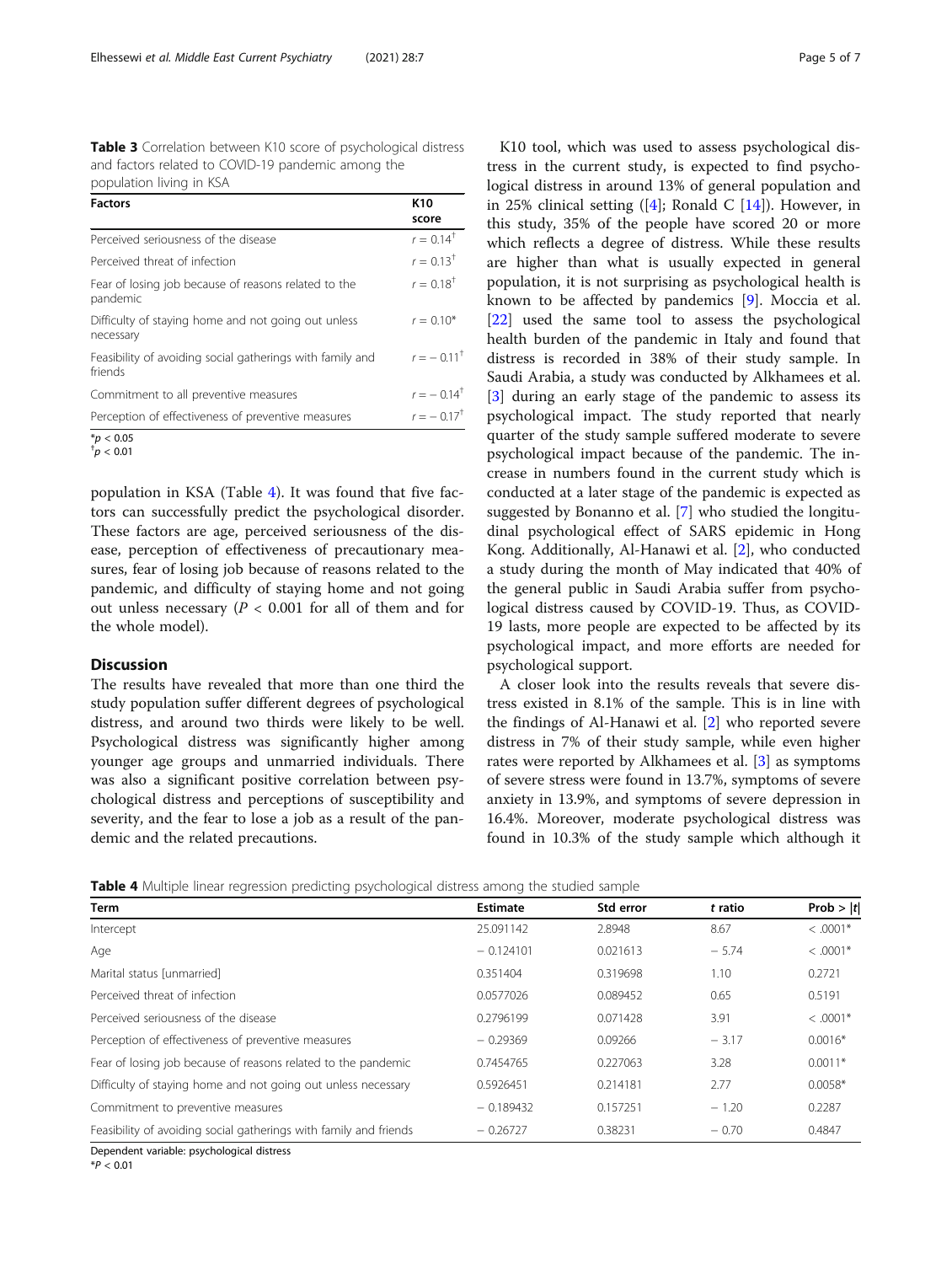may not be as serious as severe distress, yet literature suggests it still requires intervention and support (Ronald  $C$  [\[15\]](#page-6-0).). In fact, these are alarming results that require well-planned intervention as according to a systematic review conducted to assess the impact of psychological distress on health, all studies reported a negative effect on health [[6\]](#page-6-0).

To provide the appropriate intervention, the target population should be identified. In the current study, age had significant negative correlation with psychological distress. People who were in the age group 19– 35 years old scored highest in severe psychological distress and lowest in normal rates (12%, 55% respectively), people between 36 to 50 years old scored 8% in severe distress and 63% in normal rates, and finally, those who were older than 50 years old showed the lowest rates of severe distress and the highest of normal rates (2%, 76% respectively). Additionally, severe psychological distress was significantly higher in unmarried individuals. This supports other national studies where tendency to have psychological distress and adverse mental health was higher among younger adults [[2,](#page-6-0) [3\]](#page-6-0). Several explanations were offered for the distress among younger ages including the access to vast amount of information via social media and the stronger effect of lockdown on younger people [[2\]](#page-6-0).

It was found that there was a positive significant correlation between the K10 score of psychological distress and the scores of perceived seriousness of the disease, perceived threat of the infection, fear of losing job because of reasons related to the pandemic, and difficulty of staying home and not going out unless necessary. This result seems normal that people are more prone to anxiety, depression, and fear when confronting unfamiliar diseases, as the number of confirmed cases and deaths from COVID-19 increase, the public's psychological state is likely to worsen [\[20](#page-6-0)]. This result is in line with previous literature that confirms that certain level of psychological distress could induce people to be more committed to control measures in order to reduce the speed of respiratory infection transmission [\[19\]](#page-6-0). Additionally, Alkhamees et al. [\[3](#page-6-0)] have confirmed the negative association between commitment to infection control measures and both stress and anxiety during COVID-19 in Saudi Arabia.

#### Strengths and limitations

It is a strength of this study that it was conducted during the pandemic so it could provide an accurate reflection of people's experience. Additionally, the tool used for data collection is highly reliable. The weakness of the study is using convenient sampling method. However, the use of online surveys has been considered as an

efficient method in research as it is an effective way of reaching study population and saves time and cost [[18\]](#page-6-0).

## Conclusion

To conclude, psychological distress was found among one third of the study sample during the pandemic, which is higher than the expected general population anxiety rates. This was significantly apparent in younger age groups and unmarried people. Based on the findings of this study, we recommend for psychological support programs to target high-risk population mainly younger and unmarried population. Further research should be conducted to evaluate the effectiveness of psychological support interventions.

#### Abbreviations

K10: Kessler Psychological Distress Scale; KSA: Kingdom of Saudi Arabia

## Acknowledgements

Not applicable

#### Authors' contributions

LF and GE developed the research idea. LF, GE and FA designed the work. LF, GE, FA, SM, and AA took equal roles in data collection. SM analyzed the data, and FA and AA interpreted the results. All authors took equal roles and have participated in writing and revising the manuscript. The final copy of the manuscript has been read and approved by all the authors as they agreed to be personally accountable for their own contributions and to ensure that questions related to the accuracy or integrity of any part of the work, even ones in which the author was not personally involved, are appropriately investigated, resolved, and the resolution documented in the literature.

#### Funding

The current research is funded by the Deanship of Scientific Research at Princess Nourah Bint Abdulrahman University through the Fast-track Research Funding program. Funds cover the overall costs of the project.

#### Availability of data and materials

The datasets used and/or analyzed during the current study are available from the corresponding author on reasonable request.

#### Ethics approval and consent to participate

Before conducting the study, an ethical approval was obtained from the Institutional Review Board in Princess Nourah Bint Abdulrahman University (IRB Log Number H-010-R-059). The process of recruitment was voluntary. No identifiable data was collected from the participants, and anonymity was maintained all through the research. A written informed consent was displayed in the first page of the survey informing the participants of the aim of the research and their ethical rights. The consent stated that by completing the survey one approves the exclusive use of the data for research purposes.

#### Consent for publication

Not applicable

#### Competing interests

The authors declare that they have no competing interests

#### Author details

<sup>1</sup>Department of Health Sciences, College of Health and Rehabilitation Sciences, Princess Nourah Bint Abdulrahman University, P.O. Box 84428, Riyadh 11671, Kingdom of Saudi Arabia. <sup>2</sup>Nursing Administration Department, Damanhour University, Damanhour, Egypt. <sup>3</sup>Department of Public Health, Community, Environmental and Occupational Medicine, Faculty of Medicine, Suez Canal University, Ismailia, Egypt.